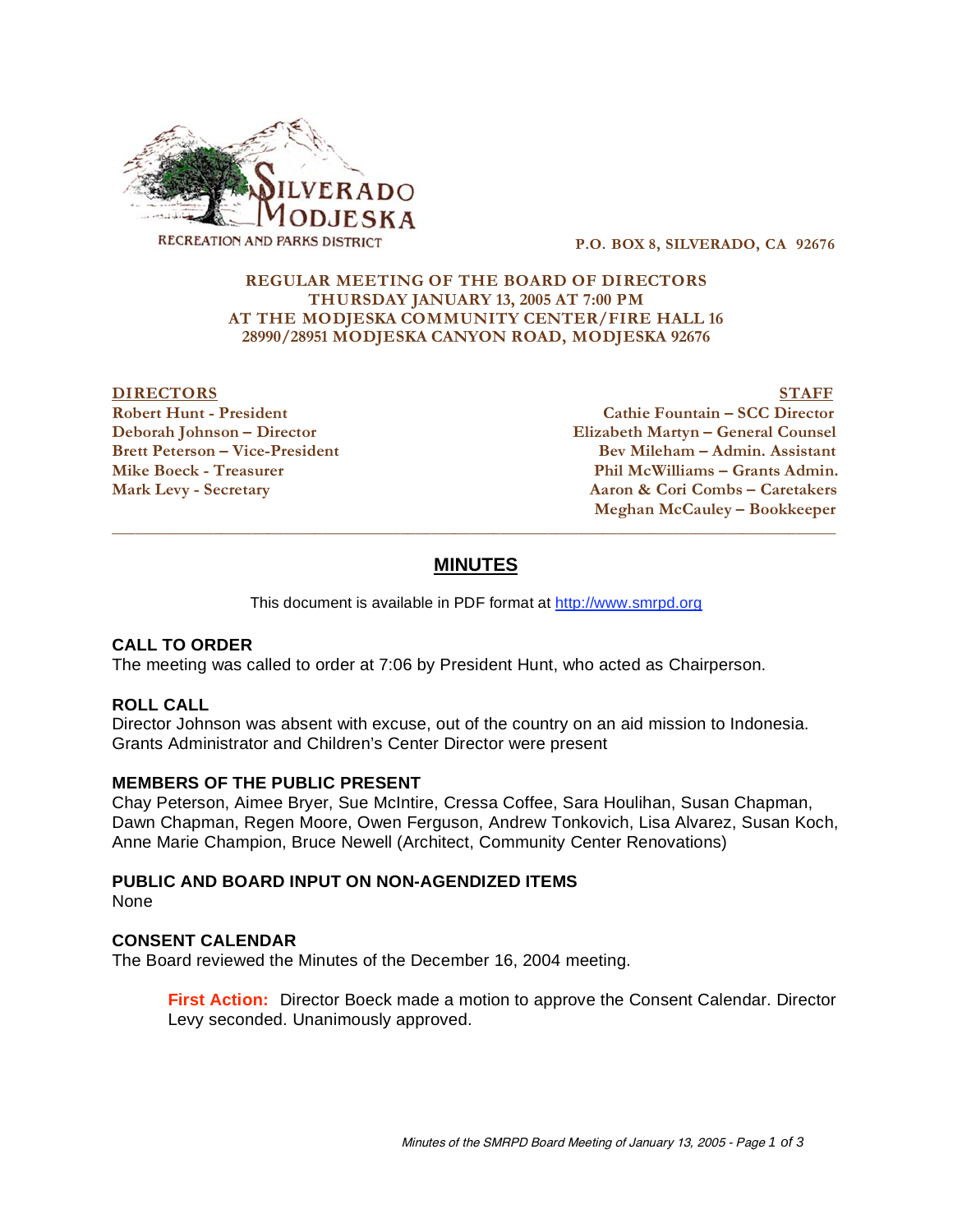# **PAYMENT OF DISTRICT BILLS**

**Second Action: Director Boeck made a motion to approve payment of transmittal 01-05A in the amount of \$100.00 total for Directors compensation for Directors Boeck, and Levy. Director Levy seconded. Unanimously approved.** 

**Third Action: Director Boeck made a motion to approve payment of transmittal 01- 05B for \$2,375.06 total per the schedule below. Director Peterson seconded. Unanimously approved.** 

| Meghan McCauley | \$150.00 Inv. #05-7 (DISTRICT BOOKKEEPER)        |
|-----------------|--------------------------------------------------|
| Hale & Company  | \$750.00 Inv. Dated 12/31/04 (DISTRICT AUDITOR)  |
| SCWD            | \$550.50 Inv. #10059300, 10059600, 10001600      |
| Phil McWilliams | \$280.00 11/1 to 11/30/04 (GRANTS ADMINISTRATOR) |
| SBC             | \$40.45 714-649-2428, 714-649-2850               |
| Ware Disposal   | \$421.88 Inv. #51100989, 51100988                |
| Cori Combs      | \$182.23 Reimbursements (CARETAKER)              |

# **OTHER DISTRICT BUSINESS PUBLIC HEARING:**

**Fourth Action: RESOLUTION #011305-1: Tuition rates at the Silverado Children's Center will be increased by 12% effective March 1, 2005. ROLL-CALL VOTE: Director Boeck - AYE; Director Hunt - AYE; Director Levy - AYE; Director Peterson - AYE**

#### **COMMUNITY CENTER RENOVATIONS**

Discussed details with Architect Bruce Newell.

**Fifth Action:** Director Hunt moved that the Board establish two Resident Advisory Committees to make recommendations for the renovation of facilities in Silverado and Modjeska Canyons. Director Boeck seconded, approved unanimously.

**Sixth Action:** Per requirements of District Policy, Director Hunt moved that the Board approve extending the meeting past 9:30PM. Director Peterson seconded, unanimously approved.

**Seventh Action: RESOLUTION #011305-1: Authorizing District application for a Bank of America credit card to consolidate credit card balances for the Silverado Children's Center.** 

**ROLL-CALL VOTE: Director Boeck - AYE; Director Hunt - AYE; Director Levy - AYE; Director Peterson - AYE**

**Eighth Action:** Director Hunt made a motion to approve issuance of a District Alcohol Use Permit at the Modjeska Community Center, conditional on the applicant appearing at the next regular Board Meeting to confirm compliance and agreement with all the District's requirements, which shall be submitted to the Board in writing. Director Peterson seconded. Unanimously approved.